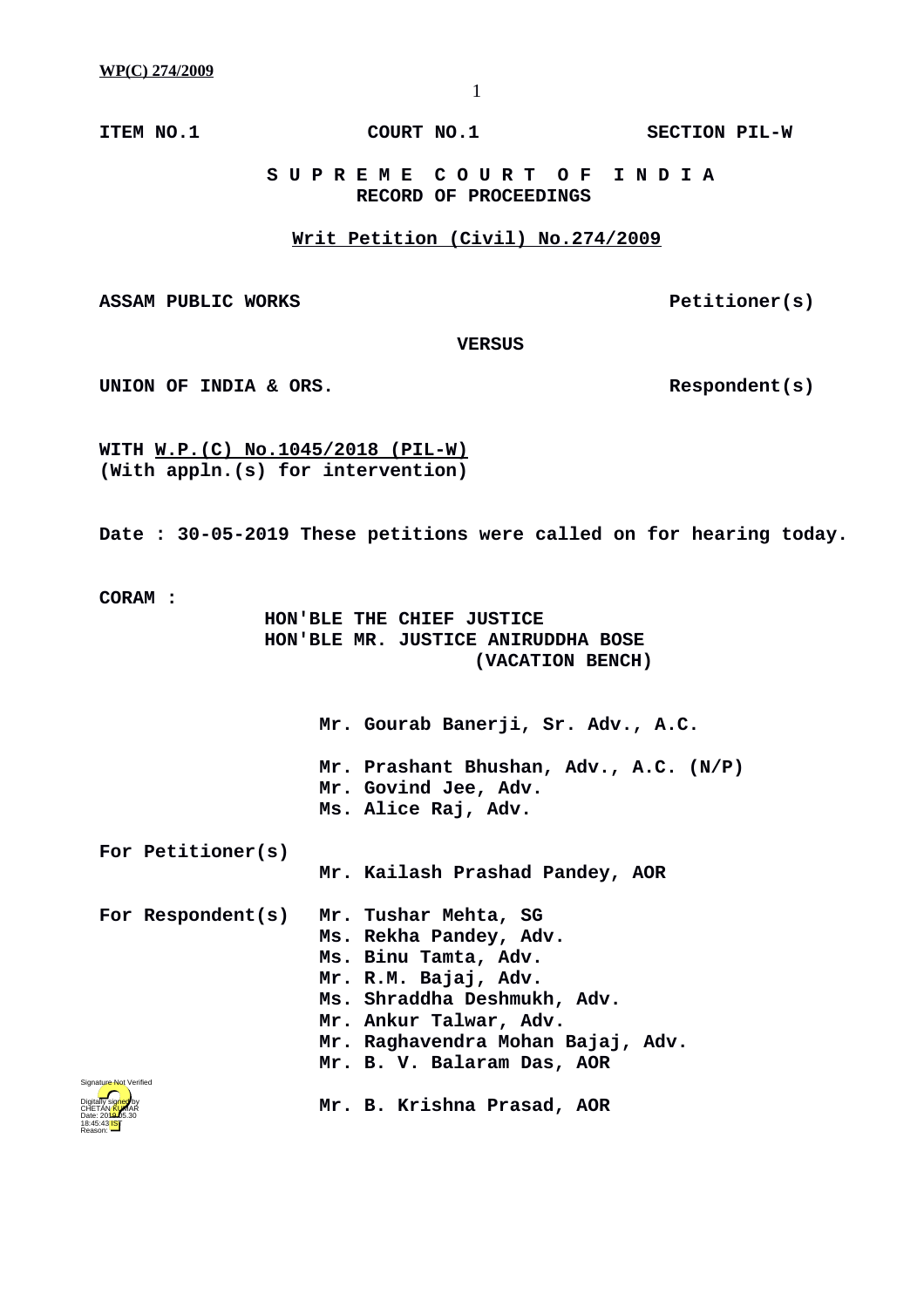| Mr. Gaurav Dhingra, AOR                                                         |
|---------------------------------------------------------------------------------|
| Ms. Madhumita Bhattacharjee, AOR                                                |
| Mr. Shadan Farasat, AOR                                                         |
| Mr. Snehasish Mukherjee, AOR                                                    |
| Mr. Guntur Prabhakar, AOR                                                       |
| Mr. Mohit D. Ram, AOR<br>Ms. Monisha Handa, Adv.                                |
| Mr. Abhijit Sengupta, AOR                                                       |
| Mr. Abdul Qadir, Adv.<br>Mr. Ibad Mushtaq, Adv.<br>Mr. Fuzail Ahmad Ayyubi, AOR |
| Mr. Tushar Mehta, SG<br>Mr. Shuvodeep Roy, AOR<br>Mr. Rajat Nair, Adv.          |
| Mr. Mohan Pandey, AOR                                                           |
| Mr. Shibashish Misra, AOR                                                       |
| Ms. Malvika Trivedi, Adv.<br>Mr. Ankit Yadva, Adv.<br>Mr. T. Mahipal, AOR       |
| Ms. Uttara Babbar, AOR                                                          |
| Mr. Sanand Ramakrishnan, AOR                                                    |
| Ms. Rashmi Singhania, AOR                                                       |
| Mr. Avijit Roy, AOR                                                             |
| Ms. Rashmi Nandakumar, AOR                                                      |
| M/s. Corporate Law Group                                                        |
| Mr. Mansoor Ali, AOR                                                            |
| Mr. Vijay Hansaria, Sr. Adv.<br>Mr. P.I. Jose, Adv.<br>Mr. Shakeel Ahmad, Adv.  |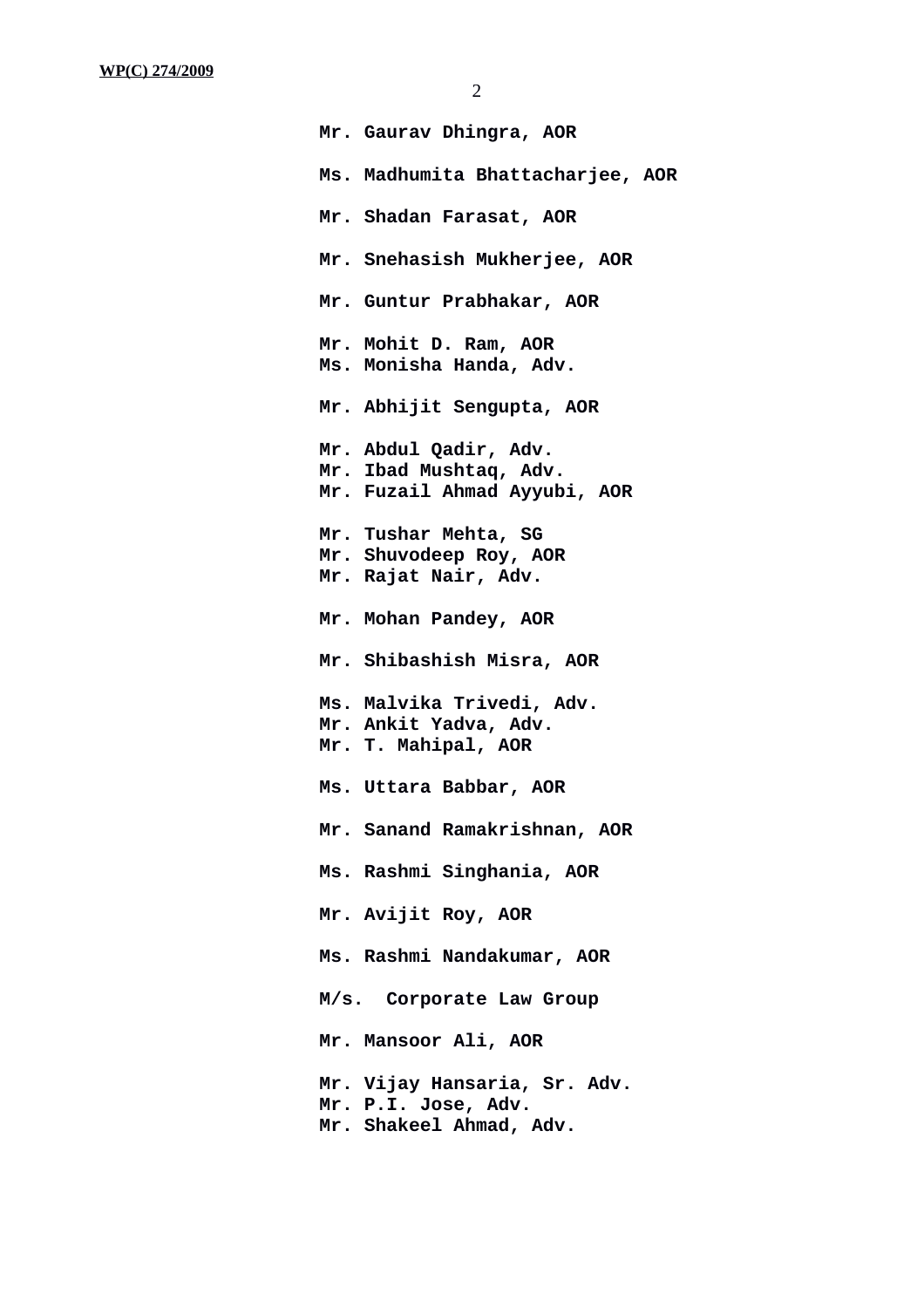3

**Mr. Sadiq Shakeel, Adv. Ms. Vishakha, Adv. Ms. Hemantika Wahi, Adv. Mr. M. Yogesh Kanna, Adv. Mr. S. Parthasarathi, Adv.**

**UPON hearing the counsel the Court made the following O R D E R**

## **I.A. No.85011/2019 in W.P.(C) No.1045/2018**

**The application for intervention filed on behalf of All Assam Students Union and Another stands allowed.**

## **W.P.(C) No.1045/2018**

**Shri Tushar Mehta, learned Solicitor General appearing for the State of Assam has placed before the Court a set of documents relevant to the issue under consideration i.e. setting up of additional Foreigners Tribunals in the State of Assam.**

**Amongst the documents filed, our attention has been drawn to the proceedings dated 24th May, 2019, held in connection with selection of the Members and staff for the proposed additional Foreigners Tribunals.** 

**In the meeting held on 24th May, 2019, the following steps have been envisaged for filling up the posts of Members to man the 200 Foreigners Tribunals. The relevant extract**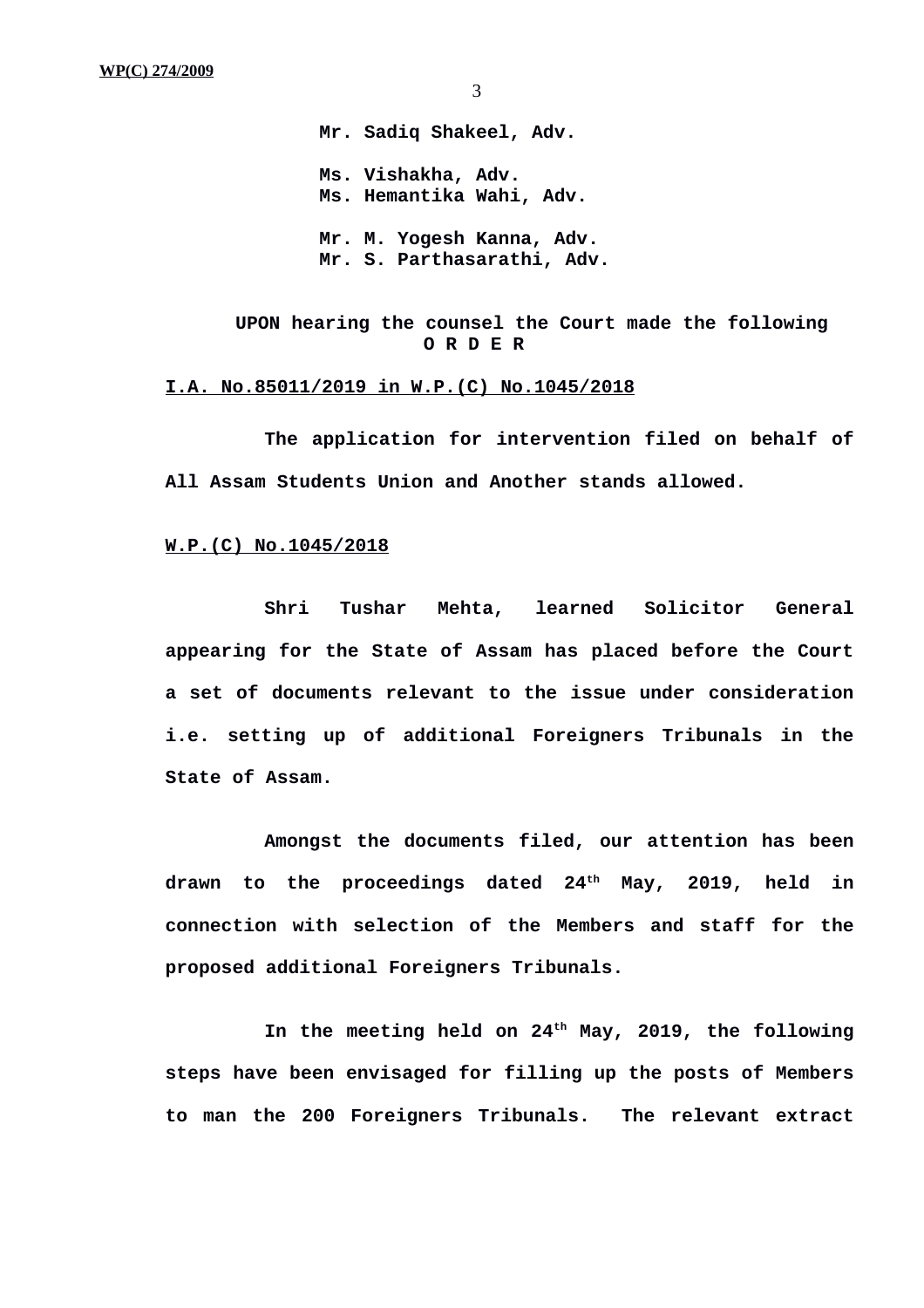**from the Minutes of the Meeting dated 24th May, 2019, is extracted below:-**

> **"In this regard, the Government of Assam shall write to the Gauhati High Court by 30-05-2019 with a request to initiate the recruitment process. On receipt of the letter, the Registry shall issue advertisement by 10-06-2019/12-06- 2019 for selection of Members for the 200 (two hundred) Foreigners Tribunals in Phase – I. The interview process is to commence w.e.f. 15-07-2019, with the result being declared by 20-08-2019. Once the entire recruitment process for selection of Members is completed, the newly recruited Members are to join duty by 01-09-2019. Further, it is proposed that a 2 (two) day orientation programme for the newly appointed Members be conducted before the Members report for duty."**

**Pursuant thereto, a letter dated 29th May, 2019 has been addressed by the Secretary to the Govt. of Assam, Home & Political Department to the Registrar (Judicial), Gauhati High Court, indicating the following to be the qualifications and conditions of service of the Members to be selected to man the additional Foreigners Tribunals:**

> **"(i) Advocates not below the age of 35 years of age with at least 7 years of practice: or (ii) Retired Judicial Officers from the**

4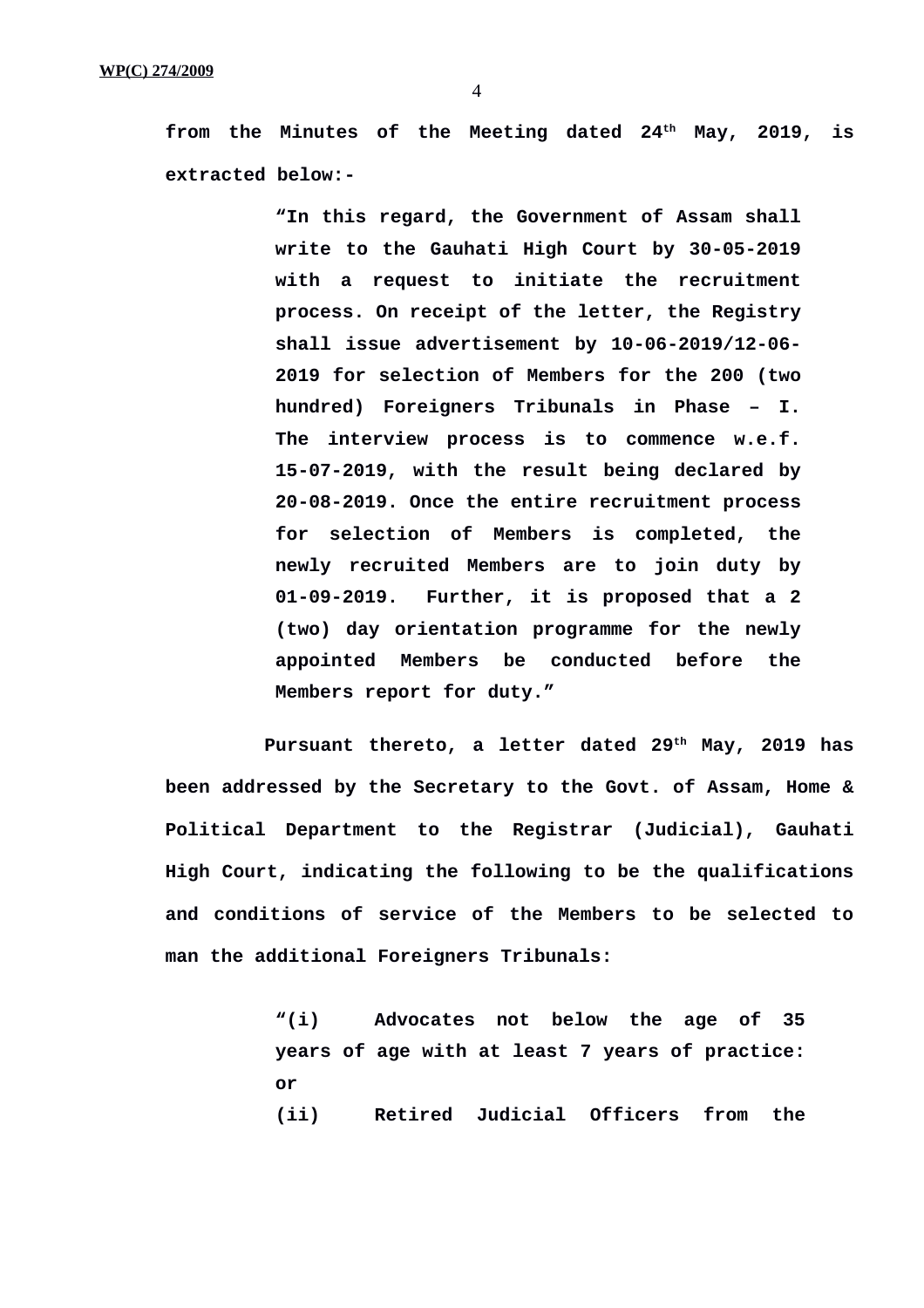5

**Assam Judicial Service; or**

**(iii) Retired IAS of ACS Officers (not below the rank of Secretary/Addl. Secretary) having experience in quasi-judicial works.**

**(iv) The retirement age of the Members so appointed will be 67 years."**

**While the process of selection and appointment of Members of the Foreigners Tribunals, as indicated in the meeting held on 24th May, 2019 (extracted above), shall continue, the Court is of the view that so far as the qualification of Members to be indicated in the advertisement to be issued shall, instead of clause (iii) as proposed, be as follows:-**

> **"(iii) Retired civil servants (not below the rank of Secretary and Additional Secretary) having judicial experience."**

**The above stipulation in the advertisement with regard to the qualification, in our considered view, would meet the requirement of clause 2(2) of the Foreigners (Tribunal) Order, 1964, which has been pointed out by Shri Vijay Hansaria, learned senior counsel appearing for the High Court of Gauhati and Shri Gourab Banerji, learned Amicus Curiae.**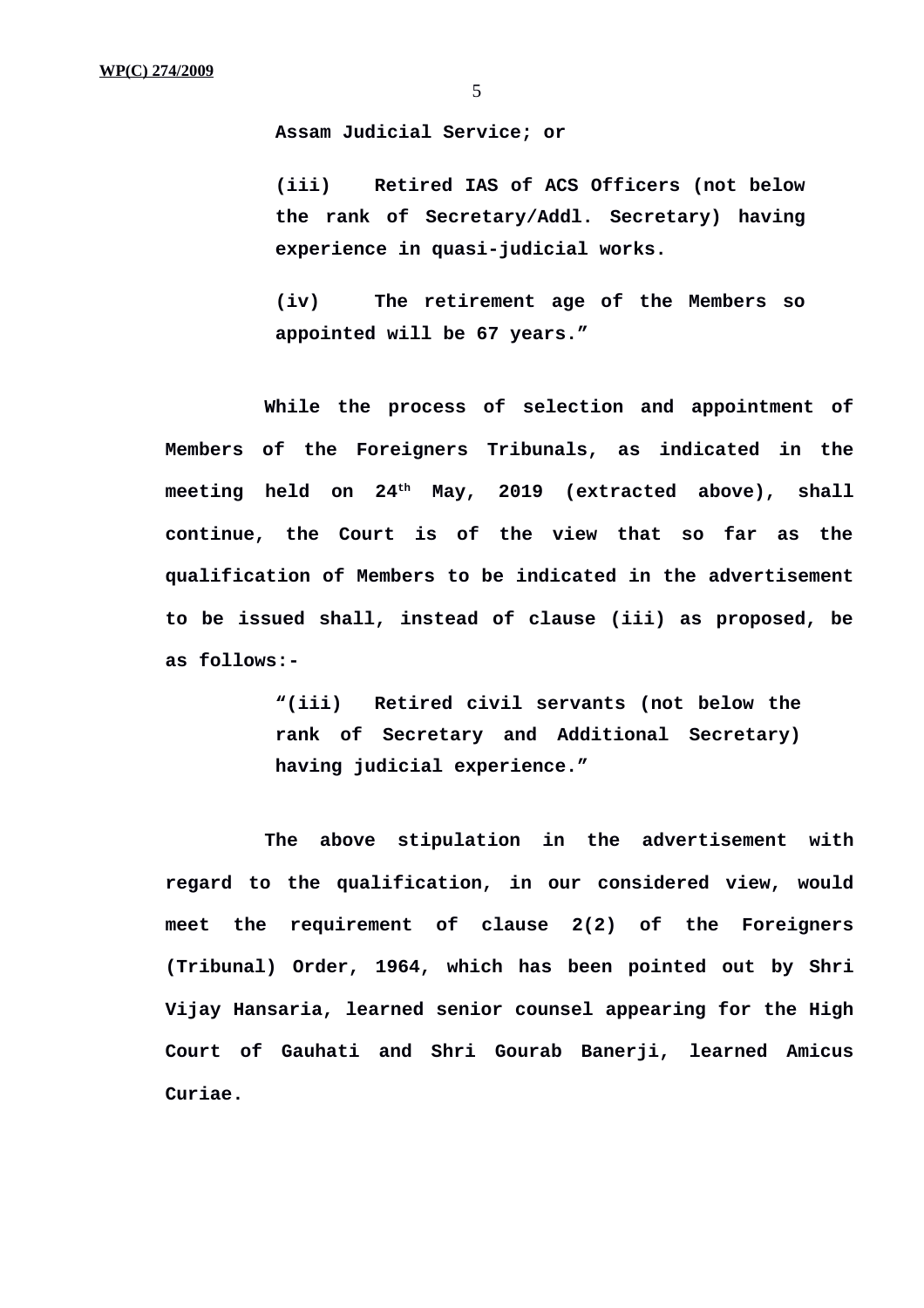**The concerned Registrar of the Gauhati High Court and the concerned authority in the State Government shall now proceed to act in the matter as per the resolution of the Meeting dated 24th May, 2019 (as extracted above), subject to the modification in clause (iii) of the qualifications indicated in the present order. The aforesaid authority shall ensure that 200 additional Foreigners Tribunals are functional on or before 1st September, 2019.**

**Insofar as the main matter i.e. Writ Petition (Civil) No.274 of 2009 is concerned, we have taken note of the Report submitted by the learned State Coordinator, Shri Prateek Hajela. Shri Hajela shall ensure that the hearing of the claims and objections, which are currently going on, are complied with strictly in accordance with law by the concerned officers and authorities who are considering such claims and objections and that all such claims and objections are heard and disposed of well in time to ensure publication of the final NRC on the date stipulated by the Court i.e. 31st July, 2019. While doing so, Shri Hajela will ensure that all affected parties get a fair opportunity of hearing and to produce relevant documents.** 

**Shri Hajela is also permitted to mention the matter before the Secretary General or Registrar J-I/J-II of this**

6